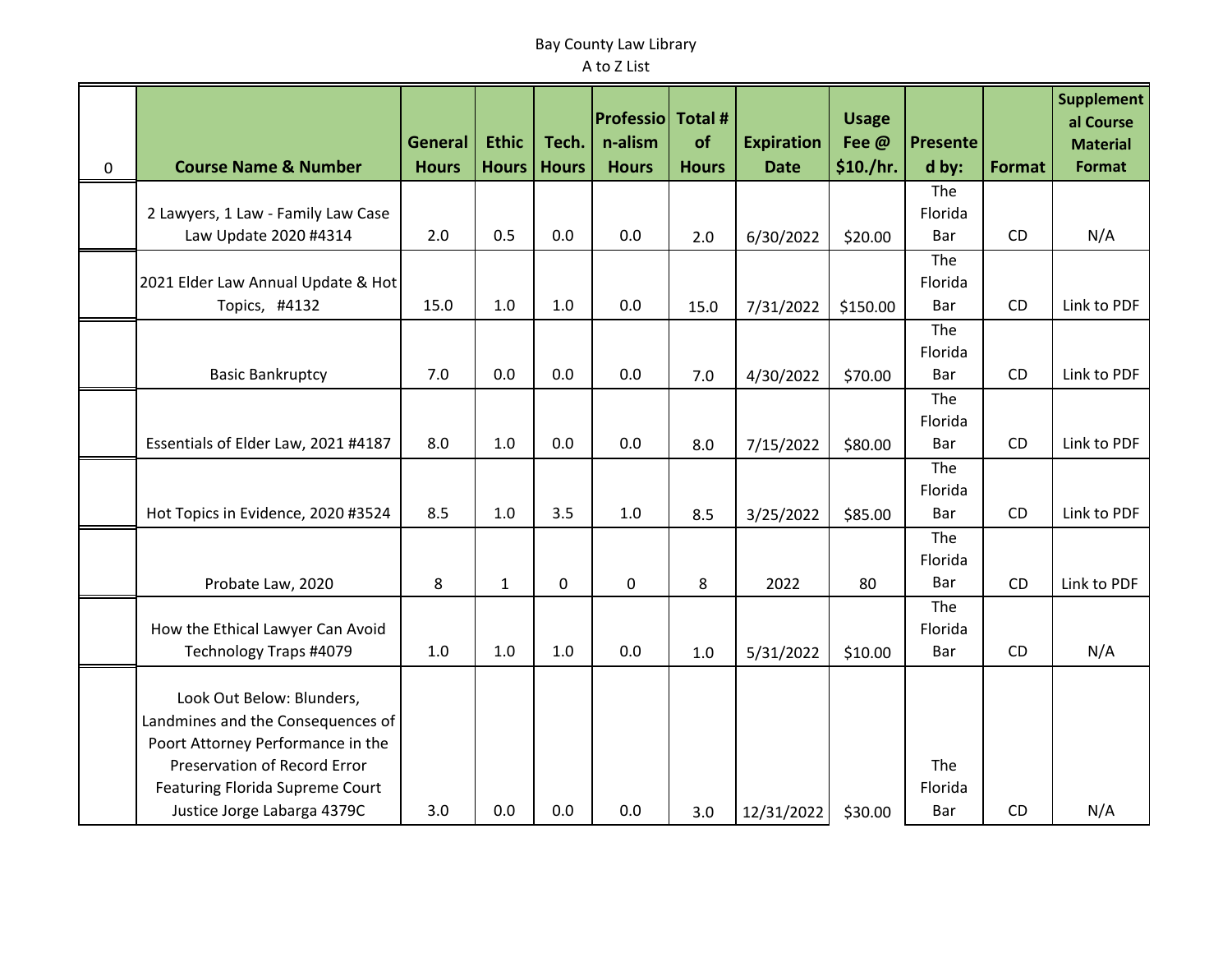## Bay County Law Library A to Z List

|                                           |      |     |     |                    |       |            |          | The          |              |          |
|-------------------------------------------|------|-----|-----|--------------------|-------|------------|----------|--------------|--------------|----------|
| SSFS Annual Ethics Update: Legal          |      |     |     |                    |       |            |          | Florida      |              |          |
| Ethics in a Changed World #4115           | 5.0  | 5.0 | 0.0 | 5.0                | 5.0   | 4/30/2022  | \$50.00  | Bar          | CD           | N/A      |
|                                           |      |     |     |                    |       |            |          | The          |              |          |
|                                           |      |     |     |                    |       |            |          | Florida      |              |          |
| Survey of Florida Law, 2021 #5544C        | 14.5 | 3.5 | 3.0 | 1.5                | 14.5  | 12/31/2022 | \$0.00   | Bar          | CD           | N/A      |
| Wills, Trusts, and Estate Certification   |      |     |     |                    |       |            |          | The          |              |          |
| <b>Review Course and Advanced</b>         |      |     |     |                    |       |            |          | Florida      |              |          |
| Practice Update 4074C                     | 18.0 | 1.0 | 0.0 | 0.0                | 18.0  | 10/31/2022 | \$180.00 | Bar          | CD           | N/A      |
| <b>Controlling Your Most Valuable</b>     |      |     |     |                    |       |            |          | Nat'l Law    |              |          |
| Asset: Time Management for the            |      |     |     |                    |       |            |          | Foundatio    | Flash        |          |
| Busy Attorney #1908150N                   | 2.0  | 0.0 | 0.0 | 0.0                | 2.0   | 12/31/2022 | \$20.00  | n            | <b>Drive</b> | Pamphlet |
|                                           |      |     |     |                    |       |            |          | Nat'l Law    |              |          |
| Ethics: Advance Waivers and Client        |      |     |     |                    |       |            |          | Foundatio    | Flash        |          |
| Consent to Future                         | 0.0  | 1.5 | 0.0 | 0.0                | 1.0   | 10/31/2022 | \$10.00  | n            | <b>Drive</b> | Pamphlet |
|                                           |      |     |     |                    |       |            |          | Nat'l Law    |              |          |
| Gender Bias In The Legal Profession       |      |     |     | 1.0 <sub>Bia</sub> |       |            |          | Foundatio    | Flash        |          |
| #1906893N                                 | 0.0  | 0.0 | 0.0 | Elim               | $1.0$ | 11/30/2022 | \$10.00  | $\mathsf{n}$ | <b>Drive</b> | Pamphlet |
|                                           |      |     |     |                    |       |            |          | Nat'l Law    |              |          |
| <b>General Will &amp; Revocable Trust</b> |      |     |     |                    |       |            |          | Foundatio    | Flash        |          |
| Drafting #2000150N                        | 2.0  | 0.0 | 0.0 | 0.0                | 2.0   | 3/31/2023  | \$20.00  | n            | <b>Drive</b> | Pamphlet |
|                                           |      |     |     |                    |       |            |          | Nat'l Law    |              |          |
| Law Practice Series: Attorney-Client      |      |     |     |                    |       |            |          | Foundatio    |              |          |
| <b>Contracts #2000107N</b>                | 1.5  | 0.0 | 0.0 | 0.0                | 1.5   | 3/31/2023  | \$15.00  | n            | CD           | Pamphlet |
|                                           |      |     |     |                    |       |            |          | Nat'l Law    |              |          |
| Law Practice Series: Client Intake        |      |     |     |                    |       |            |          | Foundatio    |              |          |
| Procedures #2000106N                      | 1.5  | 0.0 | 0.0 | 0.0                | 1.5   | 3/31/2023  | \$15.00  | n.           | CD           | Pamphlet |
|                                           |      |     |     |                    |       |            |          | Nat'l Law    |              |          |
| Professionalism For Florida               |      |     |     |                    |       |            |          | Foundatio    | Flash        |          |
| Attorneys #2009179N                       | 0.0  | 0.0 | 0.0 | 1.0                | 1.0   | 7/31/2022  | \$10.00  | n            | Drive        | Pamphlet |